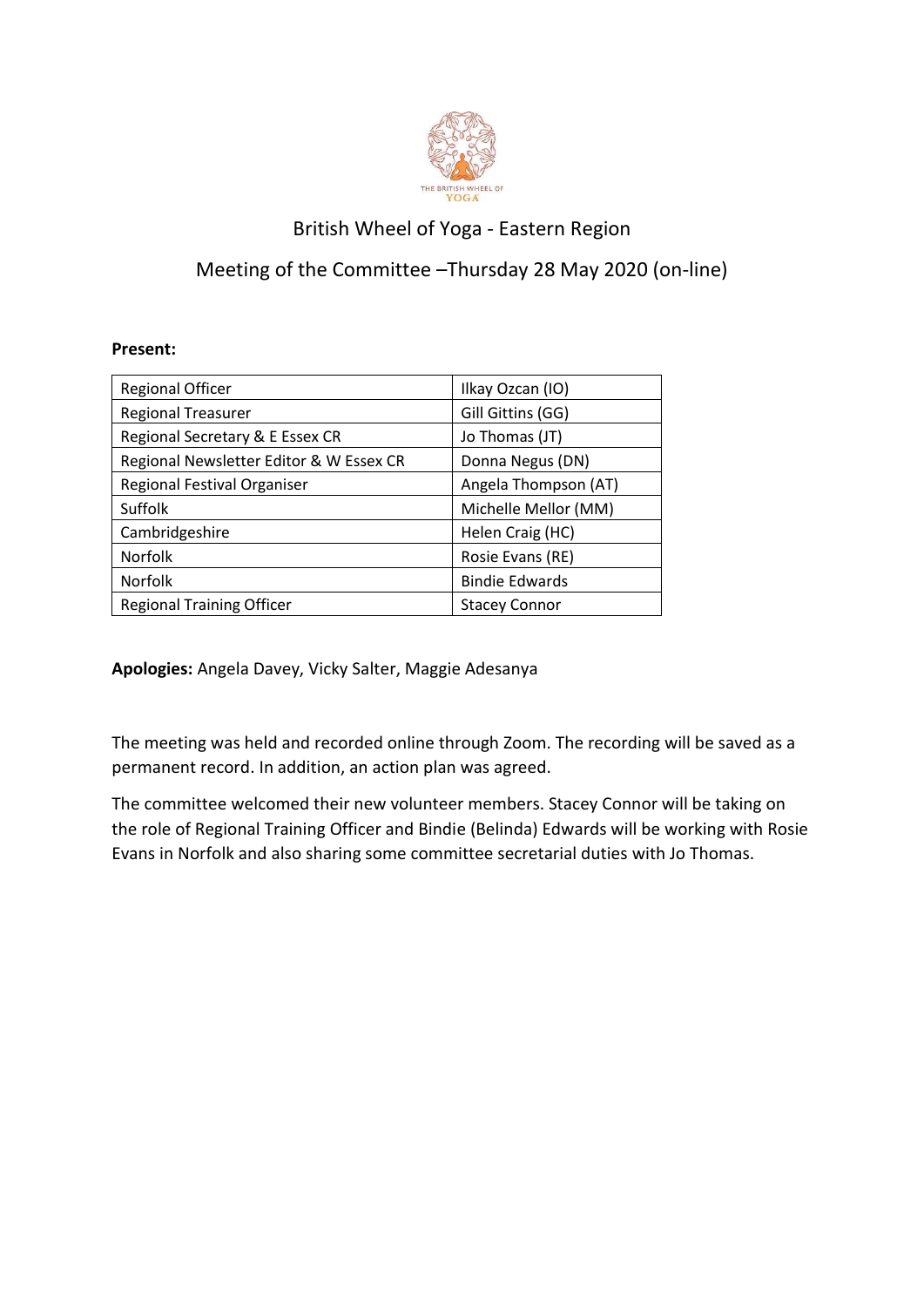| <b>Agenda Item /Discussion/Agreed</b>                                                                                                                                                                                                                                                                                                                                                                                                                                                     |                                                                                                                                                                                                                     | <b>Action</b><br><b>Required</b> | Person(s)<br><b>Responsible</b> | <b>Completed</b> |
|-------------------------------------------------------------------------------------------------------------------------------------------------------------------------------------------------------------------------------------------------------------------------------------------------------------------------------------------------------------------------------------------------------------------------------------------------------------------------------------------|---------------------------------------------------------------------------------------------------------------------------------------------------------------------------------------------------------------------|----------------------------------|---------------------------------|------------------|
| <b>International Day of Yoga Zoom Event</b>                                                                                                                                                                                                                                                                                                                                                                                                                                               |                                                                                                                                                                                                                     |                                  |                                 |                  |
| Ilkay reminded the committee<br>that this event, led by Rajesh<br>David, will take place online on<br>the weekend of 20/21 June.                                                                                                                                                                                                                                                                                                                                                          | All committee members to<br>'spread the word' and<br>encourage booking<br>through the BWY site                                                                                                                      |                                  | <b>ALL</b>                      |                  |
| <b>Regional Zoom Event - Elaine Fletcher</b><br>To replace an event which<br>was due to take place in East<br>Essex in October, Elaine<br>Fletcher has offered to teach<br>a 2.5-hour online CPD event<br>on 18 July 2020. This will<br>focus on back, shoulder and<br>posture issues caused by<br>current restrictions and<br>changes in lifestyle and<br>working practices. The event<br>could also include a Q&A<br>session to discuss the pros<br>and cons of teaching yoga<br>online | County Reps to consider if<br>they would be interested<br>in hosting this event for<br>the Region.<br>Ilkay and Jo will discuss<br>the content, format and<br>hosting issues further with<br><b>Elaine Fletcher</b> |                                  | <b>County Reps</b><br>IO, JT    |                  |
| <b>Finance</b>                                                                                                                                                                                                                                                                                                                                                                                                                                                                            |                                                                                                                                                                                                                     |                                  |                                 |                  |
| Ilkay and Gill raised some<br>points relating to the<br>Operation Standard for the<br>Regional Finance Officer. The<br>committee was reminded<br>that Ops are available on the<br>BWY website for all roles.                                                                                                                                                                                                                                                                              |                                                                                                                                                                                                                     |                                  | All Committee<br><b>Members</b> |                  |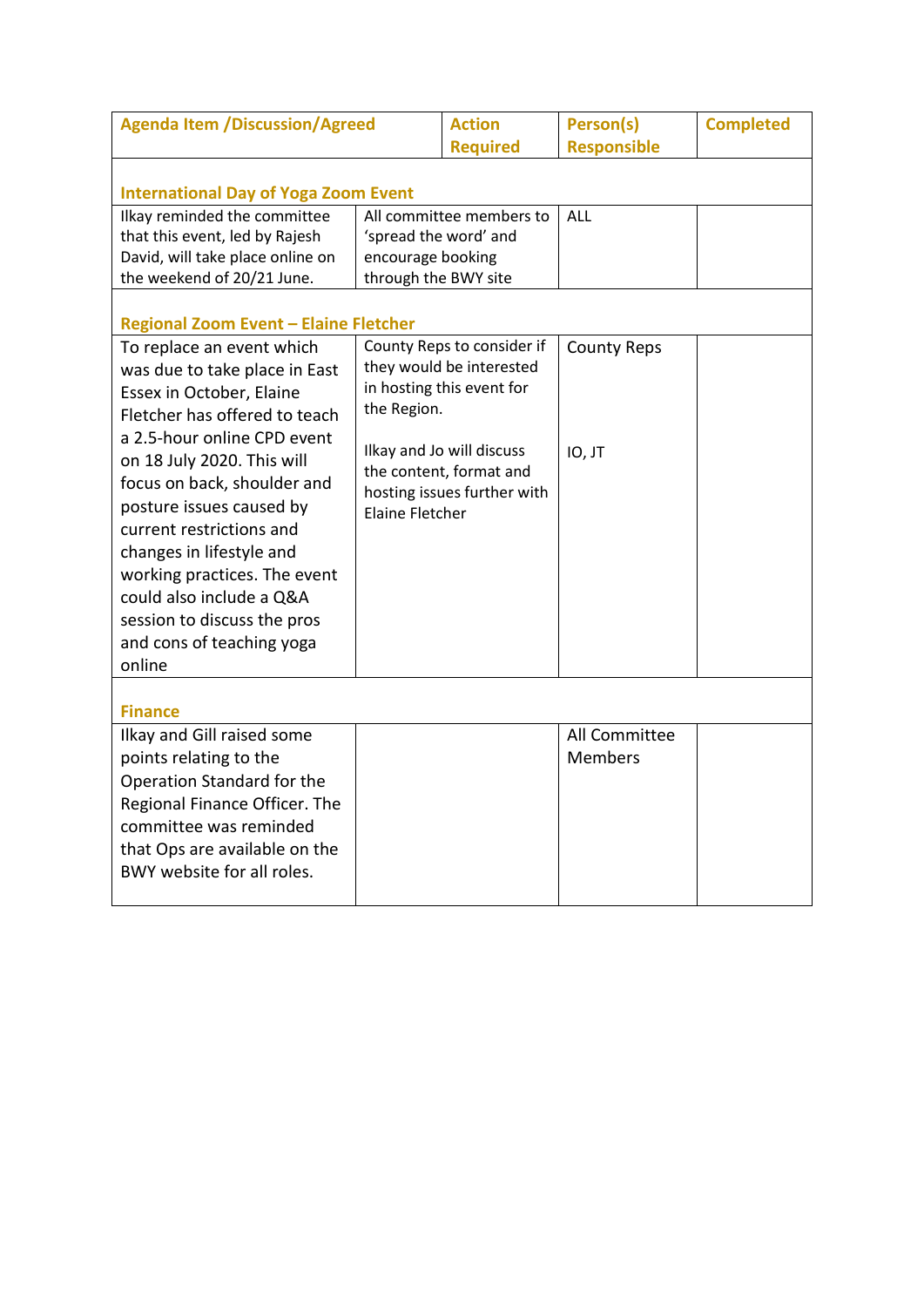| <b>Collating Volunteer Hours</b>                               | Gill will send out the                                  | GG              |  |
|----------------------------------------------------------------|---------------------------------------------------------|-----------------|--|
|                                                                | proforma required for                                   |                 |  |
| For evidence of Charitable                                     | completion                                              |                 |  |
| Status, the RT is required to<br>submit details of volunteer   | All committee members                                   | ALL             |  |
| hours worked, to the BWY                                       | will complete the                                       |                 |  |
| Financial Accountant by the                                    | proforma for 1 November                                 |                 |  |
| first week of December each                                    | 2019 - 31 October 2020.                                 |                 |  |
| year. These details should be                                  | For those members who                                   |                 |  |
| completed by each member                                       | have a dual role, the hours<br>for both roles should be |                 |  |
| of the committee. This                                         | included.                                               |                 |  |
| requirement is not related to                                  |                                                         |                 |  |
| the Home Working                                               |                                                         |                 |  |
| Allowance.                                                     |                                                         |                 |  |
| <b>Congress Subsidised Places</b>                              |                                                         |                 |  |
|                                                                |                                                         |                 |  |
| Each region is allocated 5 free                                |                                                         |                 |  |
| places at the BWY annual                                       |                                                         |                 |  |
| congress. These places are                                     |                                                         |                 |  |
| usually offered first to CRs for                               |                                                         |                 |  |
| the purpose of research in to<br>prospective CPD event tutors. |                                                         |                 |  |
| The Regional Officer is also                                   |                                                         |                 |  |
| offered a free place which is                                  |                                                         |                 |  |
| funded by central office. In                                   |                                                         |                 |  |
| addition, there are 4 places                                   |                                                         |                 |  |
| offered at a discount of 50%.                                  |                                                         |                 |  |
| The regional committee                                         |                                                         |                 |  |
| decide on the allocation of                                    |                                                         |                 |  |
| places. Attendees will pay the                                 |                                                         |                 |  |
| full attendance fee and claim                                  |                                                         |                 |  |
| the funding after the event,                                   |                                                         |                 |  |
| provided they have attended                                    |                                                         |                 |  |
| any relevant meetings whilst                                   |                                                         |                 |  |
| at the congress. These                                         |                                                         |                 |  |
| payments will be made by<br>the Regional Treasurer             |                                                         |                 |  |
| Invoices                                                       |                                                         |                 |  |
|                                                                |                                                         |                 |  |
| All invoices received for                                      | Any invoices received by                                | IO              |  |
| teaching events, hall                                          | County representatives                                  |                 |  |
| bookings etc should be                                         | should be forwarded to                                  | County          |  |
| checked by the Regional                                        | the RO                                                  | Representatives |  |
| Officer                                                        |                                                         |                 |  |
|                                                                |                                                         |                 |  |
|                                                                |                                                         |                 |  |
|                                                                |                                                         |                 |  |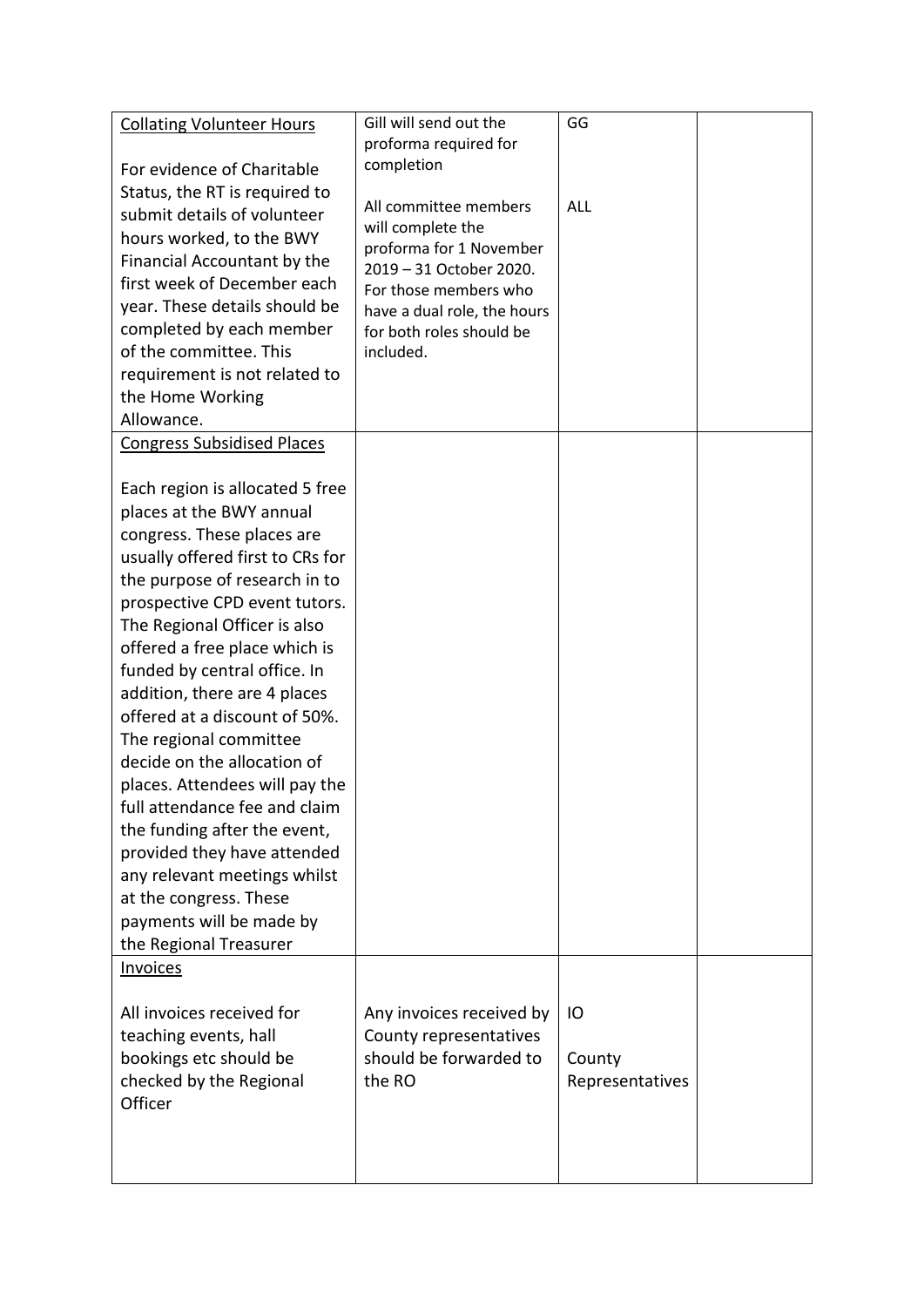| <b>Viability of IST Days</b>                                                                                                                                                                                                                                                                                                                                                                                                                                                                                                                                                                                               |                                                                                                                                                                                                                                  |            |  |
|----------------------------------------------------------------------------------------------------------------------------------------------------------------------------------------------------------------------------------------------------------------------------------------------------------------------------------------------------------------------------------------------------------------------------------------------------------------------------------------------------------------------------------------------------------------------------------------------------------------------------|----------------------------------------------------------------------------------------------------------------------------------------------------------------------------------------------------------------------------------|------------|--|
| The Operating Standard<br>suggests that a 'cut off' date<br>of 30 days prior should be<br>applied for those events<br>which appear to be too low in<br>bookings to make the event<br>viable. It was agreed that in<br>practice however, many<br>events see increased<br>bookings in the week leading<br>up to the event. It was agreed<br>that the provision of IST days<br>was an important function of<br>the committee and this must<br>be taken in to account when<br>considering the cancellation<br>of an event for financial<br>viability reasons. Gill<br>confirmed that 90% of events<br>in Eastern Region either | It was agreed that the<br>'cut off' date of 30 days<br>for financial viability<br>reasons will not be<br>applied to events in<br>Eastern Region. The<br>viability of each event<br>will be considered on an<br>individual basis. |            |  |
| 'broke even' or made a profit.                                                                                                                                                                                                                                                                                                                                                                                                                                                                                                                                                                                             |                                                                                                                                                                                                                                  |            |  |
| <b>Karma Day Money</b><br>This sum of money (currently<br>£400 for Eastern Region) is<br>given to regions to be used<br>for team building. This can                                                                                                                                                                                                                                                                                                                                                                                                                                                                        | All committee members<br>to consider ideas for<br>how we can spend our<br>Karma day money in                                                                                                                                     | <b>ALL</b> |  |
| include an event, lunch or a<br>day out for members of the<br>committee, but it cannot be<br>paid to individuals.                                                                                                                                                                                                                                                                                                                                                                                                                                                                                                          | 'team building' and to<br>bring suggestions to the<br>next meeting of the<br>committee on 4 July<br>2020                                                                                                                         |            |  |
| <b>Regular Monthly Meetings</b>                                                                                                                                                                                                                                                                                                                                                                                                                                                                                                                                                                                            |                                                                                                                                                                                                                                  |            |  |
| It was suggested that a<br>regular committee meeting<br>will be conducted online on a<br>monthly basis. The meeting<br>date will be reviewed each<br>month and cancelled on<br>those occasions where there                                                                                                                                                                                                                                                                                                                                                                                                                 | Bindie will compile an<br>availability table to<br>establish the most<br>suitable / convenient<br>time for monthly<br>meetings for members                                                                                       | <b>ALL</b> |  |
| are limited topics to share<br>and discuss. It was<br>acknowledged that not all<br>members will be available to<br>attend every month                                                                                                                                                                                                                                                                                                                                                                                                                                                                                      | All members will inform<br>Bindie of their<br>availability                                                                                                                                                                       |            |  |